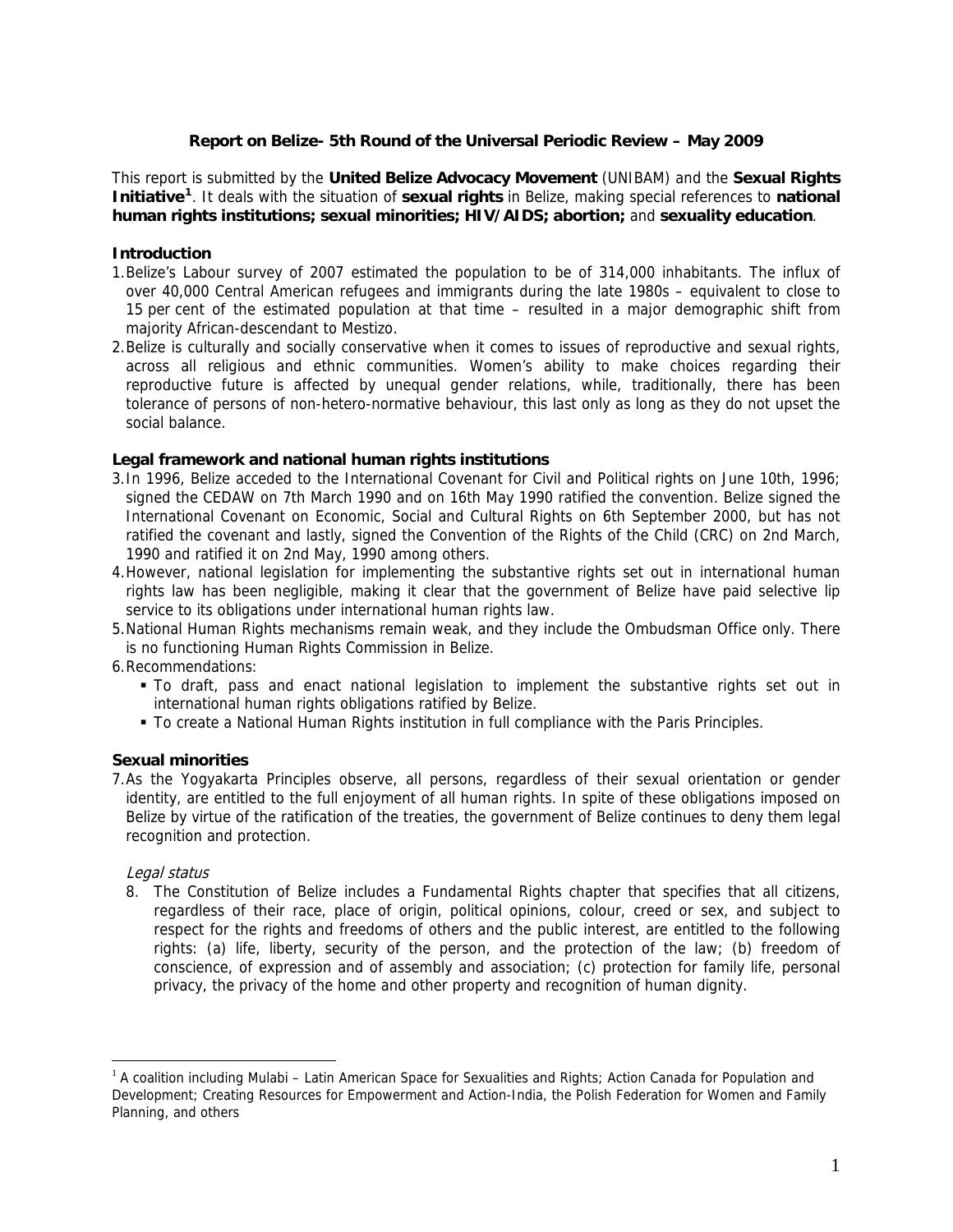9. However, there are several dispositions that do not reflect the application of equal treatment to sexual minorities, by action or by omission:

Belize Criminal Code Chapter 101 states in section 53: "Every person who has carnal intercourse against the order of nature with any person or animal shall be liable to imprisonment for 10 years." This disposition criminalizes consensual non-procreative sex, affecting both same-sex and straight relationships even though societal bias leads to its being enforced only against those who are having same-sex sexual relationships or are perceived to be doing so. In 1994 the Human Rights Committee understood that penalizing consensual same-sex practices between adults constituted discrimination based on sex and thus violated Article 2 of the Covenant on Civil and Political Rights, acceded to by Belize (Toonen v. Australia).

The Immigration Act, Chapter 156, Revised Edition 2000, under categories of prohibited immigrants - Section 5.(1) (2) (3)- includes the following .... "(e) any prostitute or homosexual or any person who may be living on or receiving or may have been living on or receiving the proceeds of prostitution or homosexual behaviour". Considering that engaging in sex work is not a crime in Belize, this disposition unduly discriminates against current sex workers, those who might have done sex work in the past, but are no longer doing so, and –the most worrying part- those who "may be living on the proceeds of prostitution" . The law does not explain who and by what means it's to be decided which prospective applicants may fall into that category, but it would be reasonable to suspect that age, sex/gender and the immigration officer's gender and sexual stereotypes will play a large part in enforcing that part of the law, that makes it discriminatory and unfair. Unfortunately, for as long as "sex against nature," continues to be a crime in Belize, the inclusion of homosexuals in this disposition cannot be challenged. However, it has to be pointed out that consensual same-sex relationships are not a crime for international human rights law, as stated above, and this disposition deprives Belize of qualified and law-abiding immigrants who also happen to be lesbian or gay.

Section 71.- (1) of the Belize Criminal Code defines rape as the carnal knowledge of a female of any age without her consent. The law assumes that males cannot be raped, thus presenting a gender imbalance resulting in unequal treatment. A gay man or a male in detention could be raped without recourse to the law as the legal definition covers only women. For boys, rape is not recognized in law as Section 47(1) of the Criminal Code read that:" Every person who carnally knows a female child under the age of fourteen years, with or without her consent, shall on conviction on indictment be imprisoned for a term which shall not be less than twelve years, but which may extend to imprisonment for life."

#### Police brutality

10. UNIBAM has documented several incidents of violence and threats against gay men, of which we will provide a few examples here:

On September 24, 2008, in the northern part of Belize, a policeman blackmailed a gay man into paying him \$50, plus agreeing to go on a date with the police officer or his partner would be arrested. The man was relieved of his money and never reported his experience to the internal affairs of the police department for he did not believe justice would have been forthcoming.

On 21st January of 2007 a gay man was hurt in the face with a beer bottle by homophobic persons near his house in Belize City. The police intervene, but instead of arresting the perpetrators, they proceeded to insult the victim for his lifestyle.

In May, 2006, two gay men where reportedly assaulted, insulted, beaten and then stripped of their clothes near a public space called Dolphin Park by a police officer. The clothes were not given back to them till reaching the police station a half hour later. One of the victims reported the abuse to the police internal affairs in Belize City, but nothing has come of the case since.

On June 12th, 2007, a British transgender man referred to UNIBAM that his house was broken into on May 26th 2007. He reported the robbery to the San Ignacio Town Police station, located in the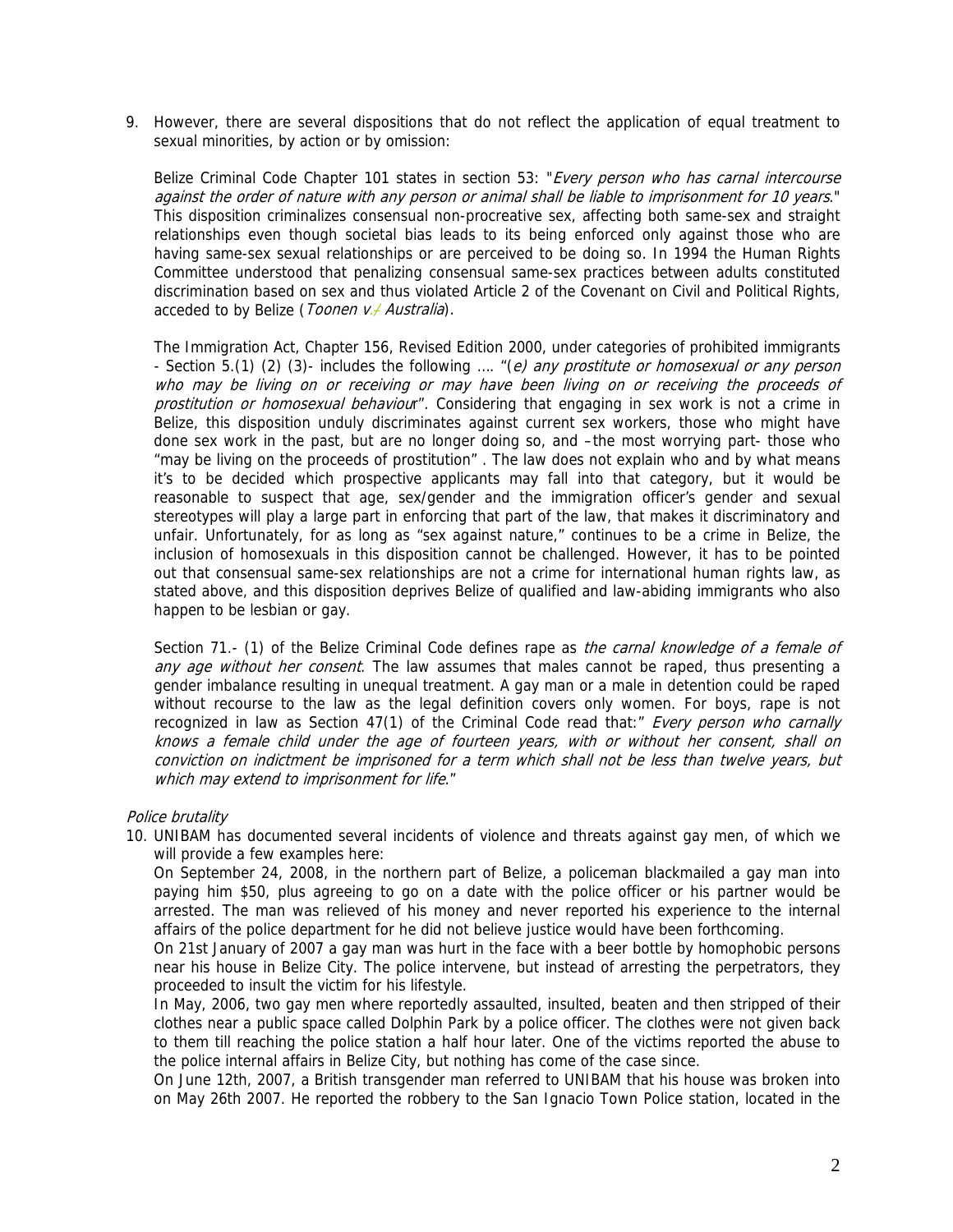Western part of the country. Asked to search for evidence and bring it back to the station, found a knife used in the robbery and did as was told. But an officer, Corporal Sanchez gave the order for him to be detained. The knife was contaminated by one of the officers nullifying the evidence. He had to endure comments like "You have brought disease to us..." or "I'll make a man of you.. ". He was locked up from 11:00 in the morning till 1:30 in the afternoon at the police station without his diabetic medication until a prisoner yelled that he was ill. The police kept his passport that was only recovered after several days and many visits to the station.

- 11. As the last example shows, if a crime is committed and reported to the police, victims may experience further stigmatisation and discrimination. Their identity becomes the focus of police attention and their complaint is –in the best case- ignored, laughed and trivialized; in the worse case, the victim him/herself is arrested, as in the example. Largely, these incidents remain invisible because they go unreported as victims feel ashamed and, for well-founded reasons, do not trust the police. Also, the existence of Section 53 provides the police for an excellent excuse to harass, threaten and extort homosexual and trans people, and allows for these incidents to go unreported, uninvestigated and unpunished.
- 12. On the issue of how they address sexual minorities, inadequate training exists to preventing human rights abuses by individual officers. However, the media has played a role in sensitising citizens on human rights abuses and that has led to the Police taking corrective measures in their actions to protect public safety. This applies to police brutality in general. Whenever the media highlighted abuses, the Police Department responded publicly. But brutality continues and it mostly affects the Creole population and young people. We have insufficient documentation on brutality against sexual minorities as to the extent of abuse or ill-treatment that exists.

### Prejudice and social stigma and its consequences

- 13. Prejudice and social stigma are a part of the daily experience of young gay and transgender persons in the education system. The same situation affects all people living with HIV/AIDS. UNIBAM documented the case of a young gay man attending a high school in Belize City, who reported that the school wanted to expel him because of his sexuality. In the end, he managed not to be expelled because of his good grades; the threat on the part of the staff and authorities caused him psychological harm.
- 14. Many lesbian, gay and trans persons face tremendous psychological and emotional problems due to self-hate and self-pity, prejudice and marginalisation from society and expulsion from their families and communities when they reveal being of a different sexual orientation or gender identity than the 'norm'. In fact one of our clients –a HIV positive 18 years old boy- felt so much fear of rejection that he told his mother that he had been infected by a girl.

### **15. Recommendations:**

- To de-criminalize consensual sexual relations between adults of the same sex by repealing Section 53 of the Belize Criminal Code.
- To create a legal framework to safeguard the rights of sexual minorities, including amending the legislation on Immigration and Rape.
- To educate and sensitise members of the police on their obligations in terms of nondiscriminatory treatment towards gays, bisexual, transgender persons and persons living with HIV/AIDS.
- To investigate and, when needed, punish, discriminatory and abusive behaviour on the part of police officers towards gays, bisexual, transgender persons and persons living with HIV/AIDS.
- To open a dialogue on culture and human rights, to guarantee that no human rights violations will be perpetrated against anyone –including LGBT persons- under the name of culture or tradition.

## **HIV/AIDS**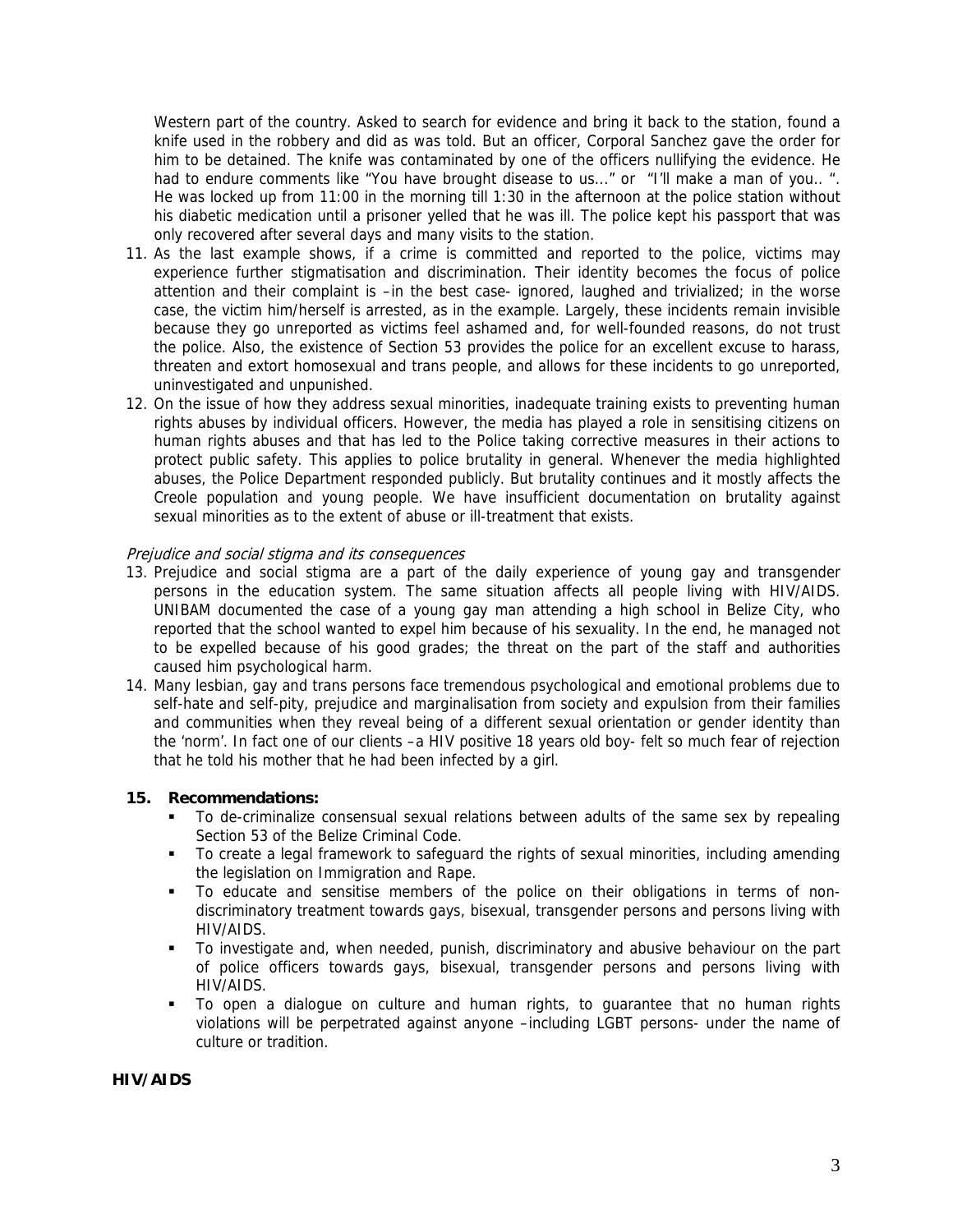- 16. Belize shows cumulative rates of HIV and AIDS up to the first quarter of 2008 of 4,253, and has the highest per capita infection rates in Central America and the fourth in the Caribbean. The Overall prevalence rate in Belize is 2.4% compared to the 4.5% for the prison population research done in 2005.
- 17. There is no legal framework that protects the rights of people living with HIV/AIDS although there is a fairly widespread and institutional awareness of the problems faced by such persons. Issues of stigma and discrimination have been very widely discussed, including at meetings with our National AIDS Commission. However, issues of lack of access to testing, lapses in confidentiality and discrimination within the health service sector against young people, men who have sex with men and transgender persons have all contributed to the sustained restrictions in access to care for people living with HIV/AIDS. In addition, parts of the media continue to demonise HIV/AIDS as a homosexual disease.
- 18. There have been major National Consultation meetings on HIV/AIDS and Human Rights and a legal review under the National AIDS Commission of Belize. However, while there is recognition that the law regarding consensual sex between same-sex couples must be repealed, a few members of the Sub-Committee for Policy and Legislation have informally expressed fears that any such changes would derail the drafting and submission of HIV/AIDS legislation.
- 19. In this context and for the population of men who have sex with men, Section 53 constitutes a barrier in access to care, treatment and prevention. The issue of freedom from discrimination based on sexual orientation is further developed and acknowledged in state documents, like the Political Reform Commission Report of 2000 that mentioned the need to include protection against sexual orientation in the constitution of Belize. The United Belize Advocacy Movement sent an undated letter on this issue to the then Prime Minister Said Musa Office and received a response dated 15th, February, 2007. In his response, the Prime Minister office states, "As party and as government, we remain committed to the principle and practice of non-discrimination, this is especially relevant in the implementation of the national HIV policy that no person, irrespective of one's sexual orientation should experience stigma. Amending the constitution, as was suggested, will not in our view address what is a socio-cultural matter". However, the criminalized legal status of consensual same-sex relationships feeds the sociocultural basis of discrimination, as, among other things, it does not allow the carrying on of sustained public education campaigns that would helpful in reducing such societal biases. Throughout this report we outline the many other consequences of this criminalization that demand it be addressed by the State and ended.
- 20. Young people also face barriers, as those younger than 16 cannot access HIV/AIDS Voluntary Counselling and Testing services without parental consent. This violates the right to privacy and in the end the right to health of young people, particularly of those having same-sex relationships and young woman having pre-marital sex, who might choose not to access the services in order to avoid being punished by their parents if they reveal their sexual behaviour.
- 21. The International Centre for Prison Studies ranks Belize as having the 12th-highest prison-to-public ratio in the world, with about 461 inmates per 100,000 inhabitants. In Belize, the only existing prison is run by the Kolbe Foundation, a Christian institution that receives government funding for this task. The existence of Section 53 –that would make a prison official who distributes condoms to prisoners an accessory to a crime- and the ideology of the managing institution that opposes the use of condoms, together make effective HIV/AIDS prevention in jails extremely difficult.

## 22. **Recommendations**

- Draft and promulgate a legal framework with enforcement powers to protect people living with HIV/AIDS from discrimination in all areas, including in the health service, schools and workplaces.
- Eliminate the requirement or practice of parental consent for providing counselling and testing services to people less than 16 years of age.
- Once Section 53 is repealed, design and implement an HIV/AIDS/STI prevention program for those deprived of their liberty, including sensitivity and awareness workshops, free distribution of condoms and VCT.